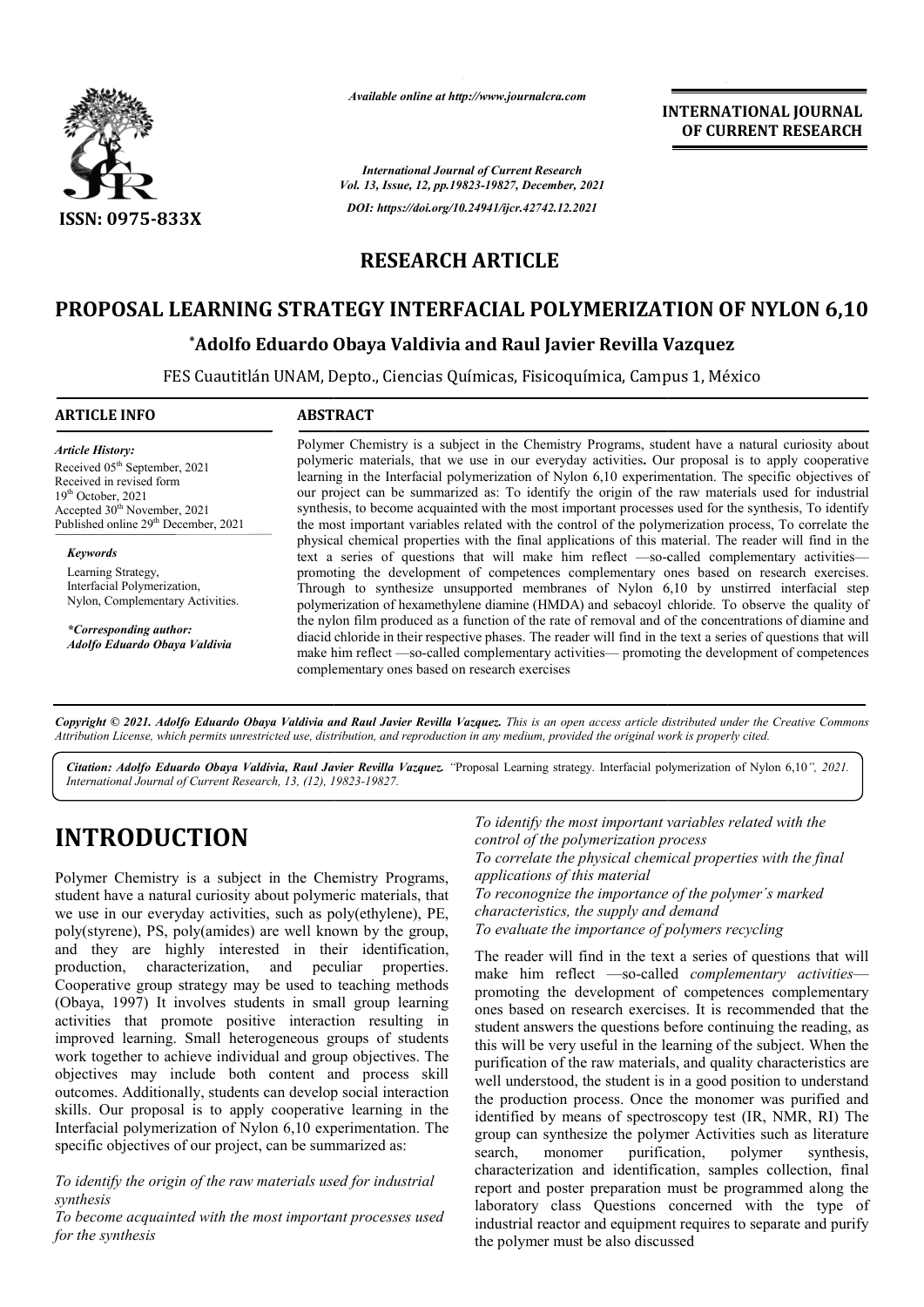The 2015 Guidelines approved by the American Chemical Society Professional Training Committee require the curriculum for certified bachelor's degree to include the principles governing macromolecular, supramolecular, mesoscale and nanoscale. The justification for this new requirement recognizes that the synthesis, analysis, and physical properties of small molecules give an incomplete picture of the higher-order interactions that occur in these systems. Programs can meet this requirement through an indepth course on these systems or coverage distributed across two or more required courses. It is anticipated that most undergraduate programs will include at least some synthetic polymer coverage, but there may be concerns in many departments about how best to implement such coverage (Kosbar and Wenzel, 2017), suggested topics illustrating important aspects of the chemistry and properties of synthetic polymers. Teachers should enrich activities by investing the necessary time in the class by making students feel their experiences (Obaya et al, 2019). Thus, teaching related to aspects of technology would be encouraged as a way of complementing science, and the use of scientific processes and the linkage of teaching would be encouraged to the interests of students and to aspects that are significant to society.

#### **INTERFACIAL POLYMERIZATION OF NYLON 6,10**

#### **Objectives**

- To synthesize unsupported membranes of Nylon 6,10 by unstirred interfacial step polymerization of hexamethylene diamine (HMDA) and sebacoyl chloride. To observe the quality of the nylon film produced as a function of the rate of removal and of the concentrations of diamine and diacid chloride in their respective phases.
- To study the tensile properties of the synthesized collapsed film and compare itto the tensile properties of Nylon tire cord.
- To synthesize supported membranes of Nylon 6,10 on hydrophilic Millipore membranes.

#### **Theoretical framework**

**Step polymerization:** The two main types of polymerizations are chain and step polymerization (Rempp and Merrill, 1992). In chain polymerization, only the monomer can attach to the growing chain.However, in step polymerization the chain can grow by addition of monomers, oligomers, and other polymer chains. For example, a chain consisting of four units could be formed by two routes - a) the addition of a monomer to a trimer (chain with three units) or b) the reaction of two dimers (chain with two units). Note that in chain polymerization only the first route would occur. Step polymerization involves the reaction of bifunctional monomers (i.e., the two ends of the monomer each have a reactive functional group). Often in notes and texts, the functional groups are generically written as –A and –B; these two groups react toform a new group, -C-. For polyesters, this reaction might be:



Step Growth Polymerization – Polyamides(Nylons)

Polyamides are polymers where the monomer units are connected by amide groups  $(-C(=O)-NH-)$ . Two generic schemes for polyamide synthesis include condensation of diacid and diamine monomers in the bulk state or at high concentrations. The first illustrated in Equation 1.

Equation (1)

The above reaction creates  $H_2O$  as a byproduct, producing  $(n-1)$ moles of water for n molesof repeat units. It turns out that the reaction above is at or near equilibrium at low to moderate temperatures ( $K_{eq}$  is around one to ten in value). To drive toward the product, hightemperature and very effective water byproduct removal must be achieved for high polymer conversion. A second approach is to use the much more reactive acid chloride group in place of the acid.The reaction of diamines with diacid chlorides have equilibrium constants that are about twoorders of magnitude higher than those of diamines with diacids. The reaction greatly favorsthe production of amide product, and the reaction kinetics is extremely fast:

Here (n-1) moles of HCl are created as a byproduct. HCl can be neutralized by the presenceof weak base in the reaction solvent. This second reaction is extremely rapid, and rather difficult to control in moderate to high monomer concentrations. It is possible to accomplish a polymerization of diamine and diacid chloride in a good solvent for both monomers. On the other hand, the reaction is very fast, irreversible, and highly exothermic. The concentrations must be kept low, and the temperature must also be controlled, often below room temperature, to prevent overheating and side reactions. The solvent must be a good one not only for the monomers,but for the resulting polymer, to achieve high molecular weight.

**Interfacial polymerization:** A rapid, but more controlled approach is to take advantage of the fast kinetics of the polymerization of diamines and diacid chlorides at the interface between two immiscible phases (Odian, 2004). Interfacial polymerization involves the reaction of monomer A dissolved in an organic phase with a monomer B dissolved in an inorganic phase at the interface between the two nonmiscible phases. Interfacial polymerization can be of two types. In one case, there are two separate macroscopic layers in contact with each other. This is called unstirred interfacial polymerization. This is what we are going to study in this experiment. Unstirred interfacial polymerization is used to produce membranes and to create polymer by continuous removal in a single rope. The other case is one where one phase is dispersed astiny droplets in the other (continuous) phase by using high-speed stirring. This is called stirred interfacial polymerization.

Stirred interfacial polymerization is used to produce tiny microcapsules (hollow inside) and microspheres (not hollow) for various applications like controlled release of drugs and pesticides. Unstirred interfacial polymerization of Nylon 6,10: We shall study the reaction of 1,6 diamino hexane (HMDA) with diacid chloride (sebacoyl dichloride-SC) to form Nylon 6,10 as shown in reaction (1). The polymer will form at the interface between a layer of diaminohexane dissolved in water (aqueous phase) and a layer of diacid chloride dissolved in dichloromethane-DCM (organic phase). The aqueous phase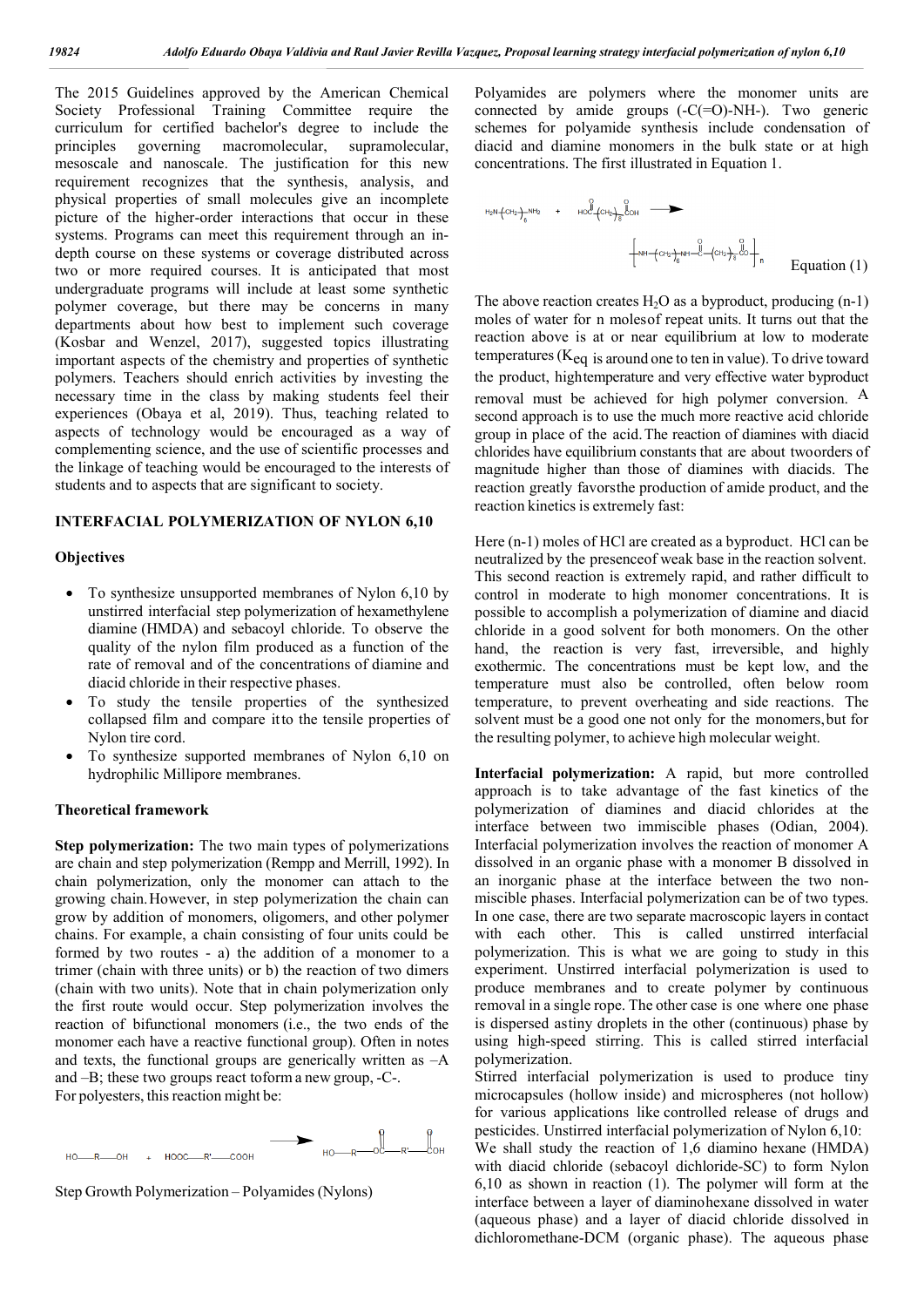also contains sodium bicarbonate as a getter for HCl (see reaction 2).

$$
2HCl+Na_2CO_3 \quad \longrightarrow 2NaCl+H_2O+CO_2 \qquad \text{Equation (2)}
$$

The denser organic phase forms the lower phase (chlorinated solvents are used, which are denser than water) while the aqueous phase will be carefully poured on top of the organic phase. Interfacial polymerization occurs instantly forming a thin film of solid nylon 6,10 at the interface. The film at the interface stops further reaction by preventing the monomers from meeting each other (some monomers do reach other by diffusion through the film, but this is so slow that the film appears to have stopped growing).

The hydrochloric acid is rapidly neutralized by the carbonate in the aqueous phase. If the nylon film is pulled up, out of the interface, new film is formed continuously. In contrast to reaction in the bulk(discussed before while discussing reaction 8), there is no need to control of the stoichiometric ratio in this experiment.

The stoichiometry at the interface is controlled perfectly by the mass transfer-controlled rate of diffusion and consumption of each monomer species. In other words, in this diffusioncontrolled situation, the monomer a to bratio is essentially one to one. Notice that interfacial polymerization is a very nice problemto observe the interplay of core chemical engineering concepts like diffusion and reaction.

*Complementary activities:* Can you identify all the diffusion and reaction processes?

If these processes are important,then what experimental variables are important?

**Fibers:** Natural (e.g., cotton, silk etc.) and synthetic fibers (Nylon, Rayon, Polyester etc.) are all polymers. They are visibly different in being "thread-like" -- elongated in one direction and small in cross-section. Further, they distinguish themselves from other polymers in being anisotropic in their properties, i.e., their properties along their long axis are different from that in the perpendicular direction. Fibers are usually very strong in direction of the long axis but are weaker in the perpendicular directions.

Synthetic fibers are typically drawn from undrawn polymers by stretching them with a specific force. Membranes: Membranes are films that are used to separate out a mixture of species into its constituents. Often, a membrane will contain nano to micro-scale pores, and may thus have some void space within its structure. This void space is useful for separations operations. It also has a large effect on the final mechanical properties of the material. Tensile testing:

Tensile testing is perhaps the most used form of mechanical testing of polymeric materials. As shown in the figure below, a polymer sample of initial area of cross-section  $A_0$ and length Lo is subjected to a variable tensile (as opposed to say,compression or shear) force F such that the sample is elongated at a constant rate of dL/dtwhere L is the length of the sample at time t.



**Figure 1. Schematic illustrating the tensile test and features on a stress-strain plot**

The force F and the length L is noted at periodic intervals. Following this the following quantities are calculated:

Draw ratio, 
$$
\lambda = \frac{L}{L_o}
$$
 Equation (4)

Engineering strain,  $e = L - L_0$  Equation (5)  $L_{\rm c}$ Engineering stress,  $s = \frac{F}{g}$  Equation (6)  $A_{\rm c}$ 

The plot of  $\sigma$  vs.  $\varepsilon$  is called the stress-strain plot. The stressstrain plot gives properties of the material like the elastic modulus and the yield stress which are independent of the shape and size of the test sample but depends on the rate of strain (or elongation rate). The elasticmodulus is the slope of the stressstrain plot at very low strains.

## **METHODOLOGY**

Prepare the two phases and introduce the aqueous phase (Guillermo, 2018) on top of the organic phase HMDA (hexamethylenediamine) in the hood (Table 1). For manipulation use vinyl gloves. The students must complete the different stages for the experiment

**Procedures:** Synthesis of unsupported membranes of Nylon 6,10

- First, set the variable speed shaft (a lab mixer shaft) to its lowest STABLE rotating speed. Estimate this RPM by measuring how much string is wound up in, say, 60 seconds,or by counting revolutions. Record this value. What you really want is the linear rate of withdrawal, cm/s, so the string test will give it directly. Otherwise, it will be (RPM/60) (pD)where  $D =$  shaft diameter, cm.
- For each of the recipes you are to do, follow the procedure below: Using a 250 ml beaker in a hood, introduce 50 ml of the organic phase. Then tip the beaker and slowly let the 50 ml of aqueous solutions slide down the glass wall over the organic phase. Restore thebeaker upright.
- Remove from hood and set under the lab-mixer shaft (the shaft held horizontally). With spatula or forceps, "catch" the membrane that has formed at the interface, draw it upand out, and attached the top end to the shaft of your variable speed set (Lima et al, 1997). Now run the set until you have produced 3 to 4 meters of collapsed membrane (which will be wound aroundthe shaft).
- Unwind the collapsed membrane into a large (1 to 2 liter) vessel of water, so as to rinse away the soluble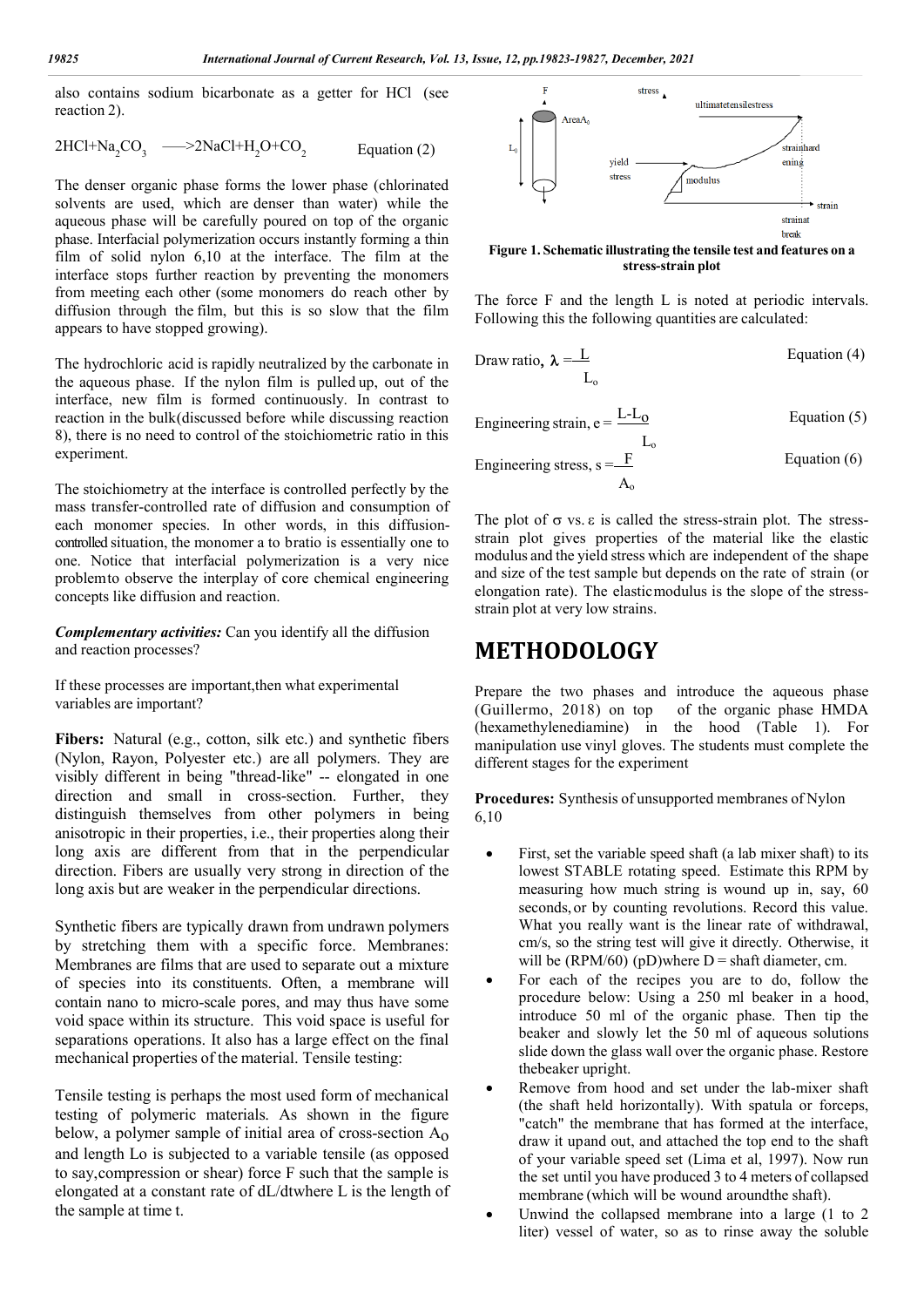salt. 5. Separate into two portions. Leave one portion wet for tensiletesting. Dry other portion in the 70°C air oven for weight measurement

 Using the dial micrometer (calibrated in 0.001 inches), estimate the wet thickness of the film. Determine the approximate weight per meter of length of dry film.

## **Tensile test properties of the collapsed film**

- Take a length of about 50 cm of your wet film. Make two lines 10 cm apart. Fastenone end of the length to a post, the other end to the force gauge. If the gauge reaches its limit, disconnect, and pull manually until the film breaks.
- Record the final length Lf as a ratio to the original length Lo. This is the draw ratio.
- You will plot tensile force (read from the gauge) as a function of L/Lo. Do this for two or three 50 cm lengths from each run  $\alpha$  and  $\beta$  or  $\alpha$  and  $\gamma$ , to establish how closely the data agree.
- Repeat the same experiment with Nylon undrawn tire cord furnished to you from a spool. You will probably be able to take a single filament of this material and measure its tensile load vs. L/Lo relation all the way to break. Measure the weight of a known length of the nylon cord.
- Determine what happens when you do similar measurements on a dried film.
- Take a length of about 50 cm of your wet film. Make two lines 10 cm apart. Fastenone end of the length to a post, the other end to the force gauge. If the gauge reaches its limit, disconnect, and pull manually until the film breaks.
- Record the final length Lf as a ratio to the original length Lo. This is the draw ratio.
- You will plot tensile force (read from the gauge) as a function of L/Lo. Do this for two or three 50 cm lengths from each run  $\alpha$  and  $\beta$  or  $\alpha$  and  $\gamma$ , to establish how closely the data agree.
- Repeat the same experiment with Nylon undrawn tire cord furnished to you from a spool. You will probably be able to take a single filament of this material and measure its tensile load vs. L/Lo relation all the way to break. Measure the weight of a known length of the nylon cord.

*Complementary activities:* Using this and the literature value for the density of commercial nylon, you can determine the cross-sectional area of the cord.

*Complementary activities:* Postulate as to the differences between the wet and dry film.

*Complementary activities:* Using this and the literature value for the density of commercial nylon, you can determine the cross-sectional area of the cord. Determine what happens when you do similar measurements on a dried film.

*Complementary activities:* Postulate as to the differences between the wet and dry film.

Synthesis of supported membranes

- $\bullet$  Use the solutions of recipe  $\Box$  only. Use a hydrophilic Millipore 25 mm 0.45-micron membrane to absorb from a petri dish the aqueous solution. Then float this on a layer of the organic phase in another petri dish, for 10 minutes. Remove and wash by submersion inwater.
- Using a second 25 mm 0.45-micron hydrophilic membrane, let it absorb from a petri dish the organic solution. Then float this on a thin layer of the aqueous solution. After 120minutes, remove and wash.

For each of the supported membranes, test for wettability: Will a water drop spread on the nylon film or not? Test the supported membranes for permeability to yellow food dye.

#### *Complementary activities*

Will the dye pass through the membranes?

## **RESULTS AND CALCULATIONS**

- Record all the experimental conditions /variables and the measurements mentionedin the lab notebook.
- Unsupported membranes:

#### **Table 1. Steps for development the experiment**

|   | Recipe Organic Phase Aqueous Phase Laboratory Groups |                                                             | doingit          |
|---|------------------------------------------------------|-------------------------------------------------------------|------------------|
| α | $1.5ml$ SC<br>$+50$ ml DCM                           | $2.20g$ HMDA<br>+50 ml water<br>$+4$ g Na <sub>2CO3</sub>   | A, B, C, D, E, F |
|   | $0.75$ ml SC<br>$+50$ ml DCM                         | $1.10g$ HMDA<br>+50 ml water<br>$+4$ g Na <sub>2CO3</sub>   | A, C, E          |
|   | $3.0ml$ SC<br>$+50$ ml DCM                           | $4.40g$ HMDA<br>$+50$ ml water<br>$+4$ g Na <sub>2CO3</sub> | B, D, F          |

Compare the weight per meter of length of the two procedures. Choose your methodof presentation --- table or bar chart etc.? Plot the stress-strain plots for the different recipes. The plot should illustrate thedifference, if any, between the two recipes. Be sure to indicate the recipe used as a legend. You can estimate the elastic moduli of each recipe from the slopes of the stressstrain plots. Plot stress-strain plots of Nylon tire cord and determine its elastic modulus. Explain the differences in b and c results.

*Complementary activities:* What is different between the cord filament and the nylon rope that you made?

Supported membranes: Tabulate the required observations. Comment on whether your nylon films supported on Millipore membranes are porous and permeable to dye, or impermeable.

*Complementary activities:* Considering that the membrane is hydrophilic, what do you think happened in each case.

## **CONCLUSION**

A more positive affective relationship among students and between students and faculty has been observed in the group during the polymer laboratory class. In this experiment the students compare the weight per meter of length of the two procedures, determine the approximate weight per meter of length of dry film, postulate as to the differences between the wet and dry film, test the supported membranes for permeability to yellow food dye.